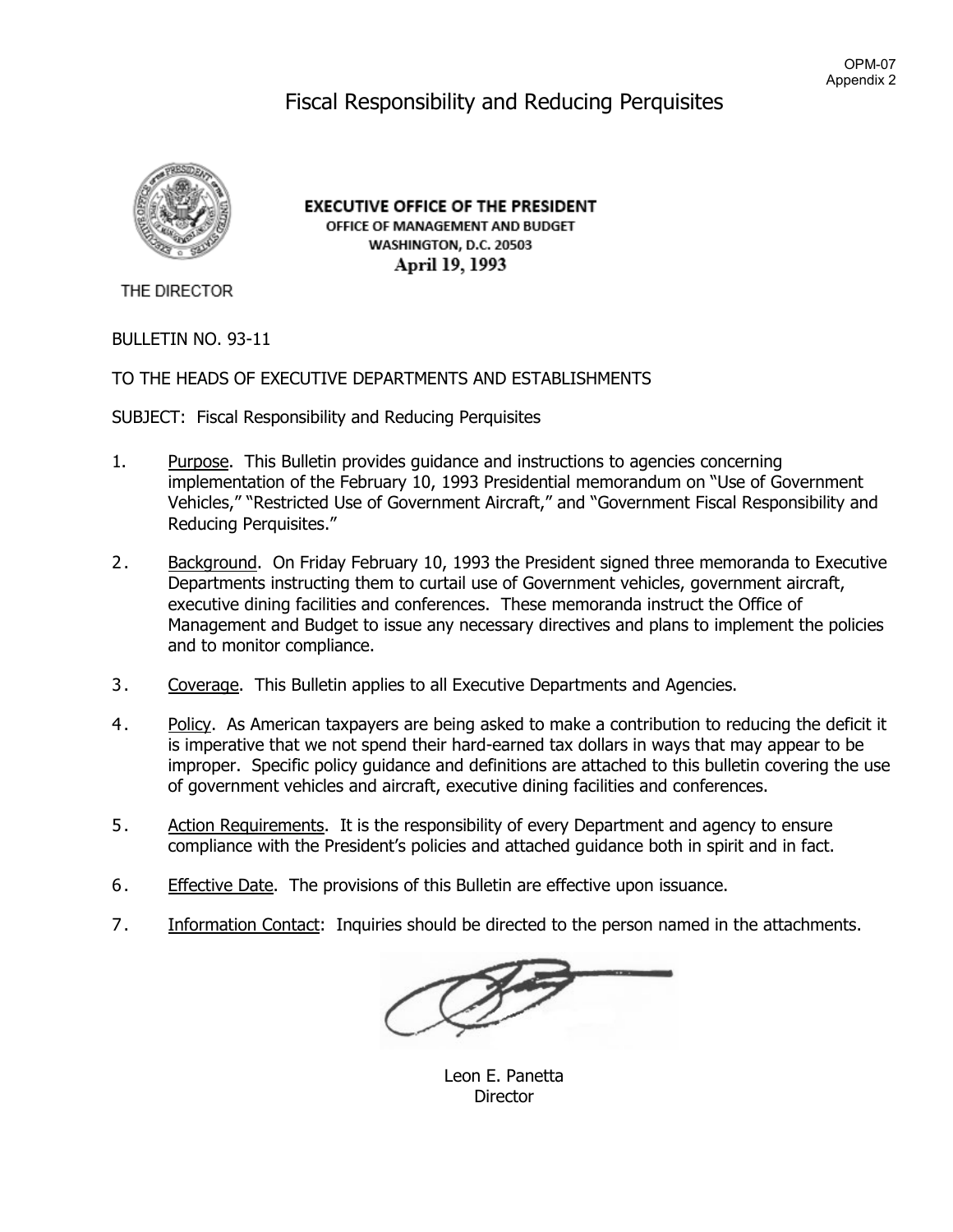## Fiscal Responsibility and Reducing Perquisites

## **Use of Government Aircraft**

**Policy:** The taxpayers should pay no more than necessary to transport Government officials. In general, government aircraft shall not be used for nongovernmental purposes. When travel is necessary for governmental purposes, Government aircraft shall not be used if commercial airline or aircraft (including charter) service is reasonably available.

**Scope and Coverage:** This guidance applies to Executive Departments and agencies.

**Definitions:** For purposes of this quidance, definitions for "government aircraft," "full coach fare," "reasonably available," and "official travel" are the same as defined in OMB Circular a-126. In addition:

**Aircraft configured for passenger use** means fixed-wing aircraft equipped with seats capable of carrying four or more passengers, in addition to the pilot and other members of the aircraft flight crew, whether or not the seats are normally installed in the aircraft. This designation is made based on capability, not on use. In the case of the Department of Defense and the Coast Guard, this designation means fixed-wing "Operational Support Aircraft" (OSA).

**Senior Executive Branch Officials** mean civilian officials appointed by the President with the advice and consent of the Senate and Civilian employees of the Executive Office of the President (EOP).

## **Actions:**

- a. Agencies may authorize the use of government aircraft by Executive Branch officials and employees only for travel to meet mission requirements or other travel for the conduct of agency business and then only when commercial airline or aircraft (including charter) service is not reasonably available, unless highly unusual circumstances present a clear and present danger, an emergency exists, use of government aircraft is more cost-effective than commercial air, or other compelling operational considerations make commercial transportation unacceptable. Such authorization shall be granted in accordance OMB Circular A-126.
- b. Agencies shall report all uses of government aircraft by Senior Executive Branch Officials, including for mission travel. In addition to information on non-mission travel by Senior Federal officials and others already reported under OMB Circular A-126, these reports must include the amount of reimbursement collected for travel by Senior Executive Branch Officials. As provided in the Presidents February 10 memorandum, documentation of use of government aircraft by Senior Executive Branch Officials must be "disclosed to the public upon request unless classified."
- c. The Administrator of General Services shall modify the current guidance on agency reports on non-mission uses of government aircraft to incorporate the additional requirements in subparagraph b. above. The revised guidance should be issued no later than 60 days from the date of this Bulletin.
- d. The Administrator of General Services shall evaluate the reports on agencies' continuing need for aircraft configured for passenger use in the context of the aircraft inventory data and other information maintained by GSA and shall provide OMB the results of such evaluation.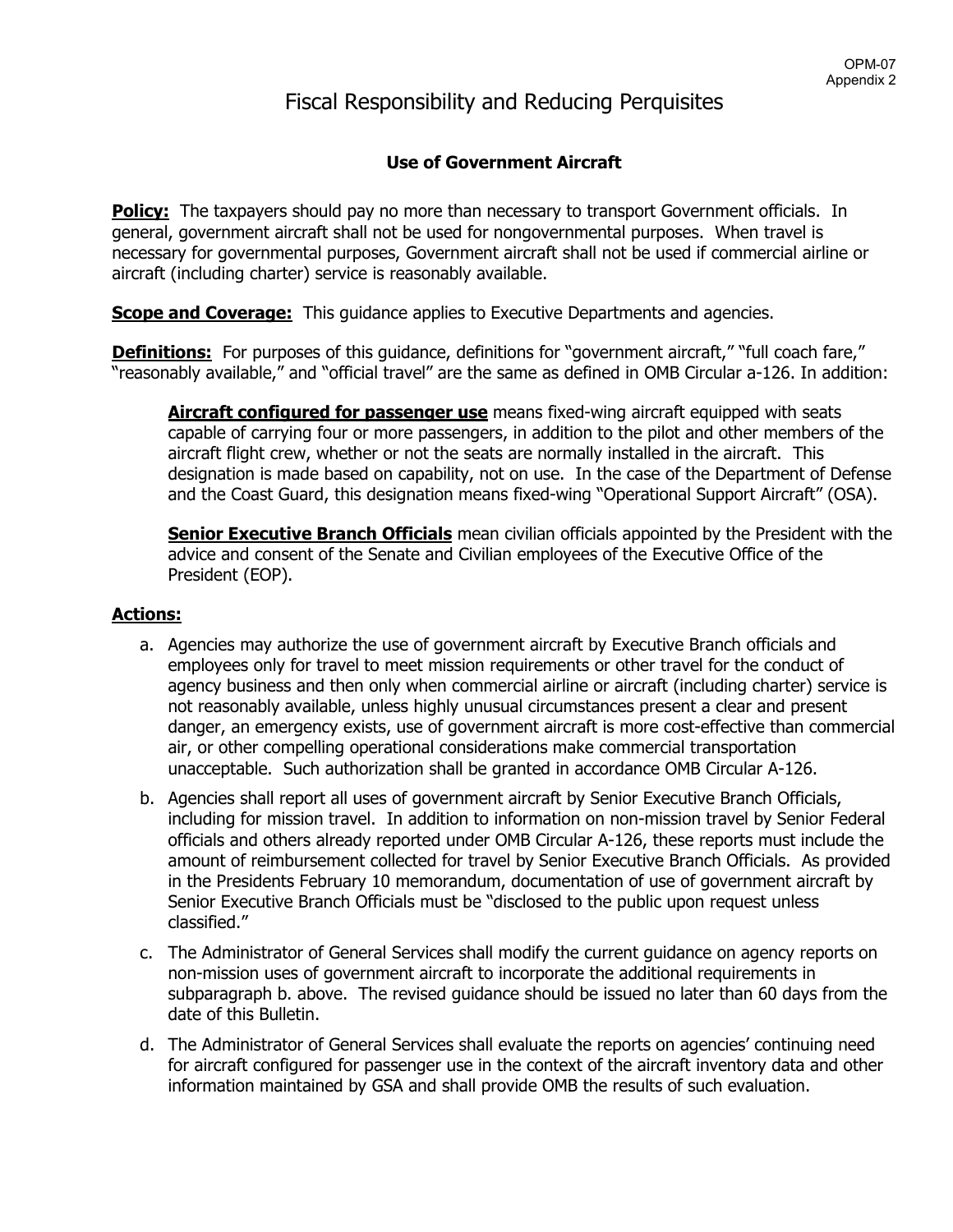## **Exceptions:**

- a. The Secretary of State, Secretary of Defense, Attorney General, Director of the Federal Bureau of Investigation, and the Director of the Central Intelligence may use government aircraft for travel other than (1) to meet mission requirements or (2) for the conduct of agency business, but only upon reimbursement at full coach fare and with authorization by the President or his designated representative on the grounds that a threat exists which could endanger lives or when continuous 24-hour secure communication is required.
- b. "Space Available" travel shall continue to be authorized consistent with the provisions of OMB Circular A-126.

**Reporting:** Not later than 45 days from the issuance of this guidance, agencies shall report on their continuing need for aircraft configured for passenger use. These reports will be provided in the format and according to instructions given in Exhibit 3A. Agencies shall provide GSA with a copy of their reports concurrent with providing them to OMB.

Contact: Jack Kelly, OMB, (202) 395-6106

## Attachments:

Exhibit 3A—Agency Report on the Continuing Need for Aircraft Configured for Passenger Use Exhibit 3B—Report on Aircraft Configured for Passenger Use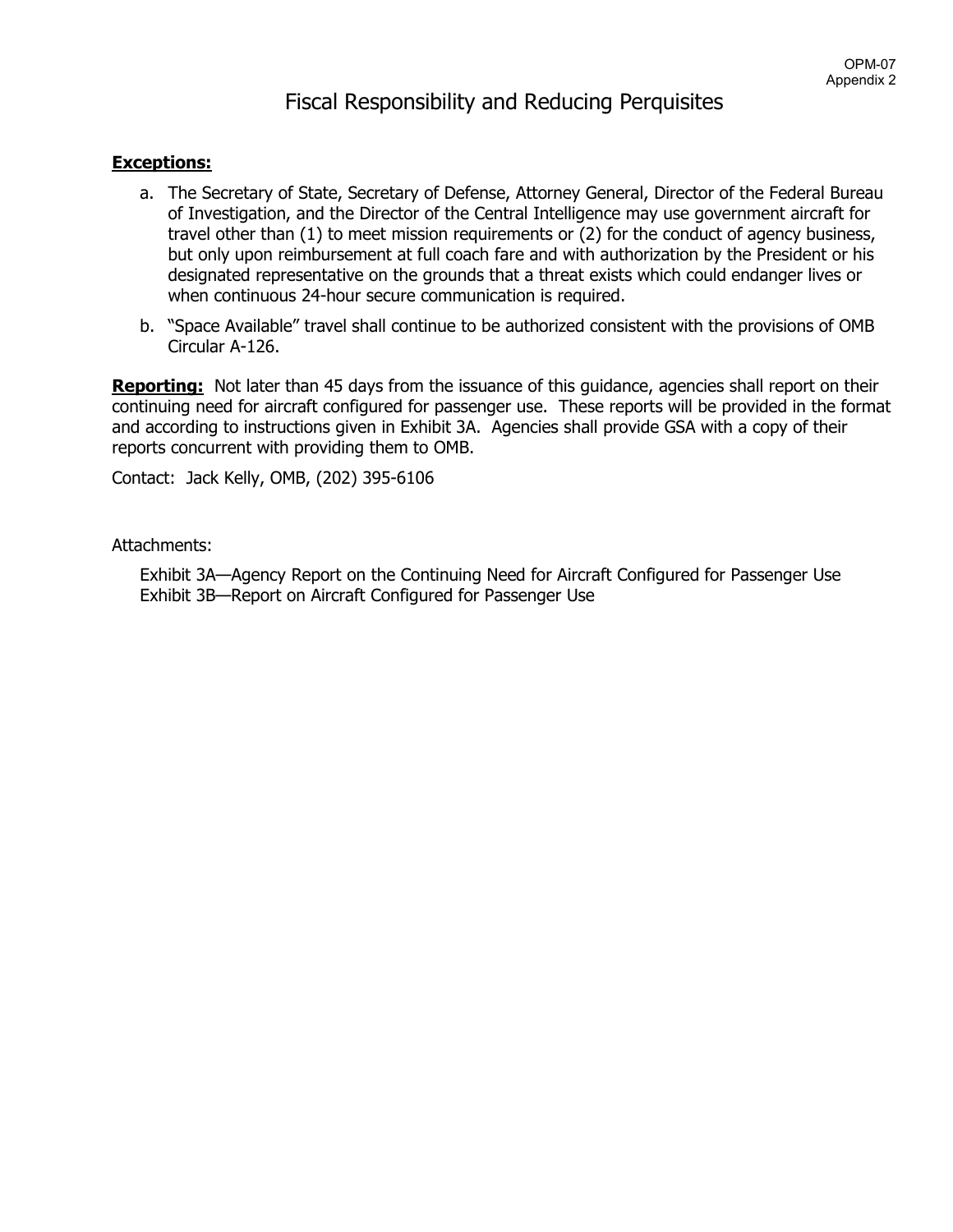## **Agency Report on the Continuing Need for Aircraft Configured for Passenger Use**

The February 10, 1993 Presidential memorandum on "Restricted Use of Government Aircraft" requires agencies to report to OMB on their continuing need for aircraft configured for passenger use. For purposes of meeting this requirement such aircraft have been defined to be "fixed-wing aircraft equipped with seats capable of carrying four or more passengers, in addition to the pilot and other members of the flight crew, whether or not the seats are normally installed in the aircraft." To meet this requirement, agencies shall:

- 1. Submit a copy of the agency's 1992 FAMIS inventory list (or the 1991 list if 1992 is not available) annotated as follows:
	- a. Mark the list to indicate all changes in location and mission that have occurred since the list was published as well as the "Del. Dt." Column for aircraft removed from inventory. For aircraft removed from the inventory, note the type of disposal (e.g., transfer, sale, donation, etc.) and to whom title was transferred, in addition to the data deleted from the inventory.
	- b. Amend the FAMIS list to add any aircraft acquired since the FAMIS list was published or aircraft that are included in the agency's property records that were not reported to FAMIS. Such aircraft might include aircraft that are in non-operational status, e.g., storage, and seized or forfeited aircraft that have been acquired subsequently for agency use. Do not list aircraft that are on loan to a state or local government or seized or forfeited aircraft which the agency has not acquired for use.
- 2. For each aircraft on the annotated FAMIS list that is configured for passenger use, mark "P" in the left margin next to the Aircraft Type.
- 3. For other aircraft, mark "NP" in the left margin next to the Aircraft Type.
- 4. List the Aircraft Type and FAA No. (i.e., "tail number") for each aircraft marked "P" on the FAMIS report on the separate "Report on Aircraft Configured for Passenger Use," the format for which is provided as Exhibit 3B, and provide the remaining information as follows:
	- a. Passenger Capacity, Designed and Normal indicate in the appropriate columns the number of passenger seats that the aircraft is designed or capable of holding (including seats that are designed to be moved in on an as needed basis) and the number of seats the aircraft carries normally.
	- b. Annual Hours Flown indicate the number of hour's aircraft was flown in 1991, 1992, and thus far in 1993.
	- c. 1992 Operating Costs indicate the total operating costs for the aircraft in FY 1992. These costs should include the total of both the variable and fixed cost elements defined in OMB Circular A-126.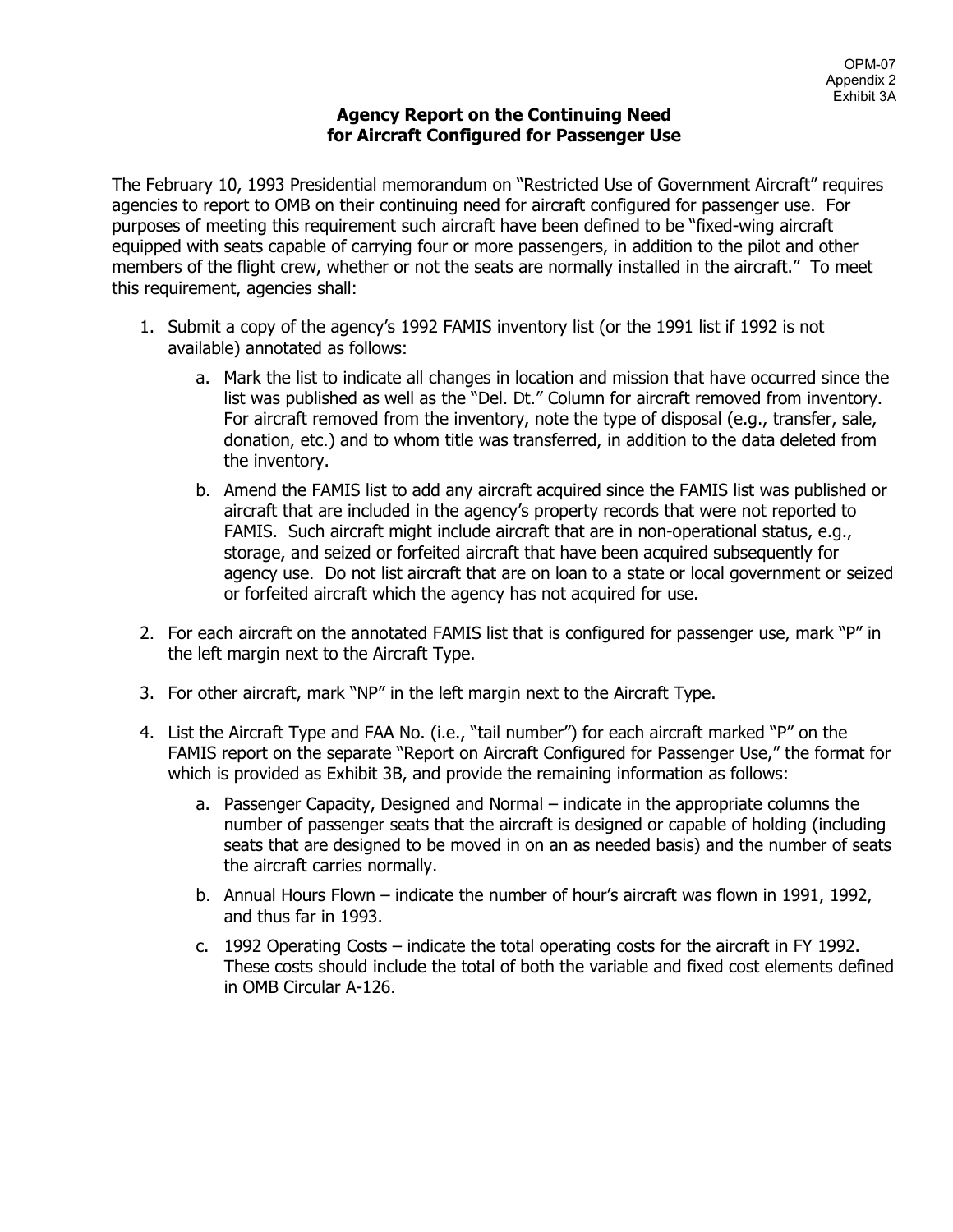## **Agency Report on the Continuing Need for Aircraft Configured for Passenger Use**

- 5. For each aircraft listed on the "Report on Aircraft Configured for Passenger Use," provide a paragraph justifying the use of the aircraft. Justifications are:
	- (1) commercial aircraft or aircraft services are unable to meet the agency's need; or
	- (2) the agency can operate its aircraft at lower cost than it can acquire the comparable service from commercial sources.

Each of these justifications should be explained in sufficient detail and the agency should provide copies of any reports or other analyses that support them. If several aircraft are justified on the same grounds, they may be grouped together and justified in the same paragraph.

6. Submit the annotated FAMIS list, the "Report on Aircraft Configured for Passenger Use," and the justification paragraphs to OMB by April 12, 1993. Agencies shall provide GSA with a copy of their reports concurrent with providing them to OMB.